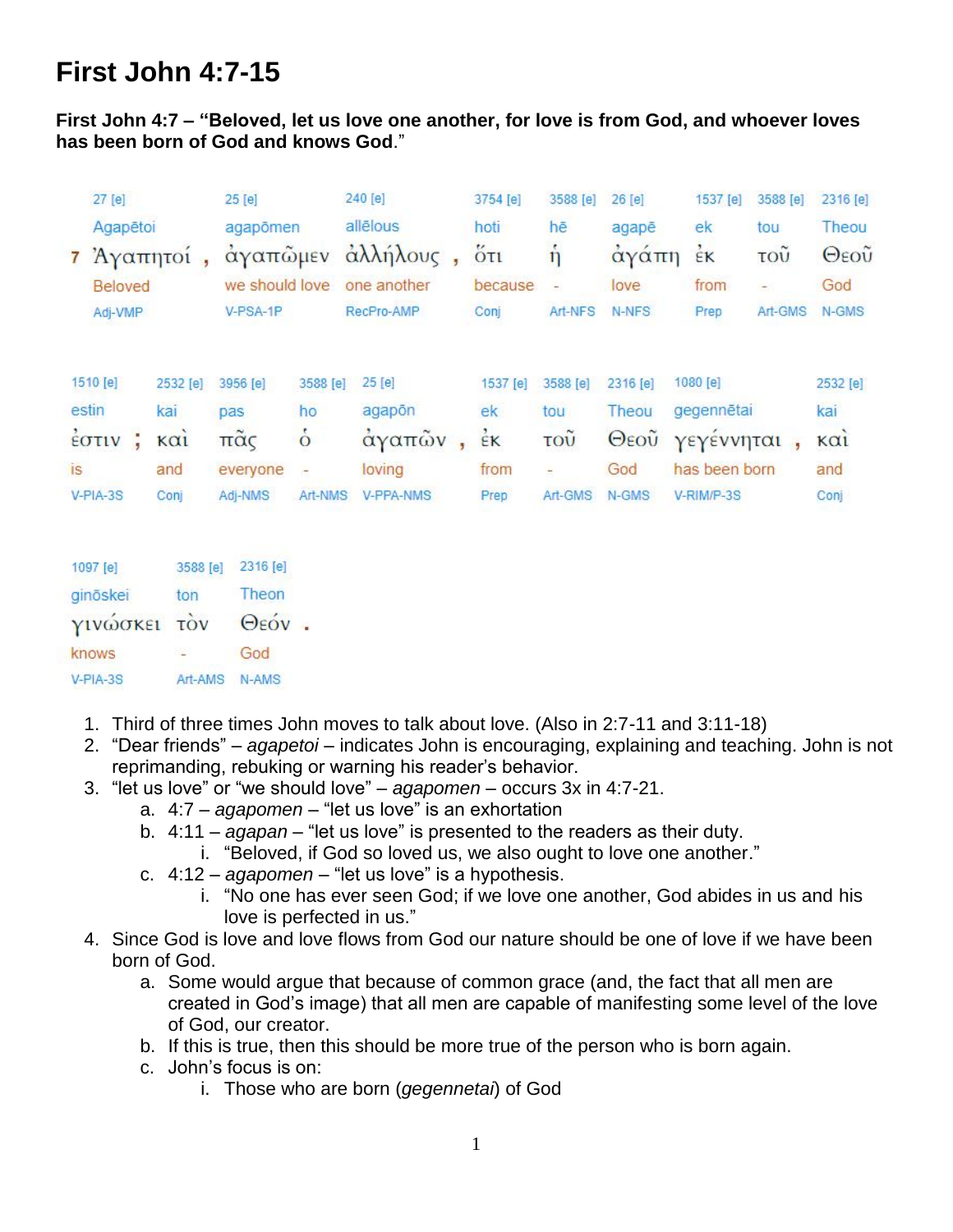- 1. Present tense of "born" refers to the moment of rebirth and the continuing effect it has on the believer's life after that moment
- ii. Those who know (*ginoskei*) God
	- 1. Present tense of "know" is stressing the continued growth in knowledge of God in the believer's life

#### **First John 4:8 – "Anyone who does not love does not know God, because God is love**."

| 3588 [e]            | 3361 [e] 25 [e] |             | 3756 [e] | 1097 [e]          | 3588 [e]      | 2316 [e]  | 3754 [e] | 3588 [e]       | 2316 [e] 26 [e] |            |
|---------------------|-----------------|-------------|----------|-------------------|---------------|-----------|----------|----------------|-----------------|------------|
| ho                  | mē              | agapon      | ouk      | egnō              | ton           | Theon     | hoti     | ho             | Theos           | agapē      |
| $\dot{8}$ $\dot{0}$ | $\mu$ n         | άγαπῶν, οὐκ |          | $\frac{v}{2}$ γνω | τòν           | Θεόν, ότι |          | $\overline{O}$ |                 | Θεός άγάπη |
| The [one]           | not             | loving      | not      | has known -       |               | God       | because  | $\overline{a}$ | God             | love       |
| Art-NMS             | Adv             | V-PPA-NMS   | Adv      | $V-AIA-3S$        | Art-AMS N-AMS |           | Coni     | Art-NMS N-NMS  |                 | N-NFS      |
|                     |                 |             |          |                   |               |           |          |                |                 |            |

1510 [e] estin  $εστίν$ . **IS** V-PIA-3S

- 1. John restates is explanation in the negative.
- 2. Absence of love proves the person does not know God.

**First John 4:9 – "In this the love of God was made manifest among us, that God sent his only Son into the world, so that we might live through him**."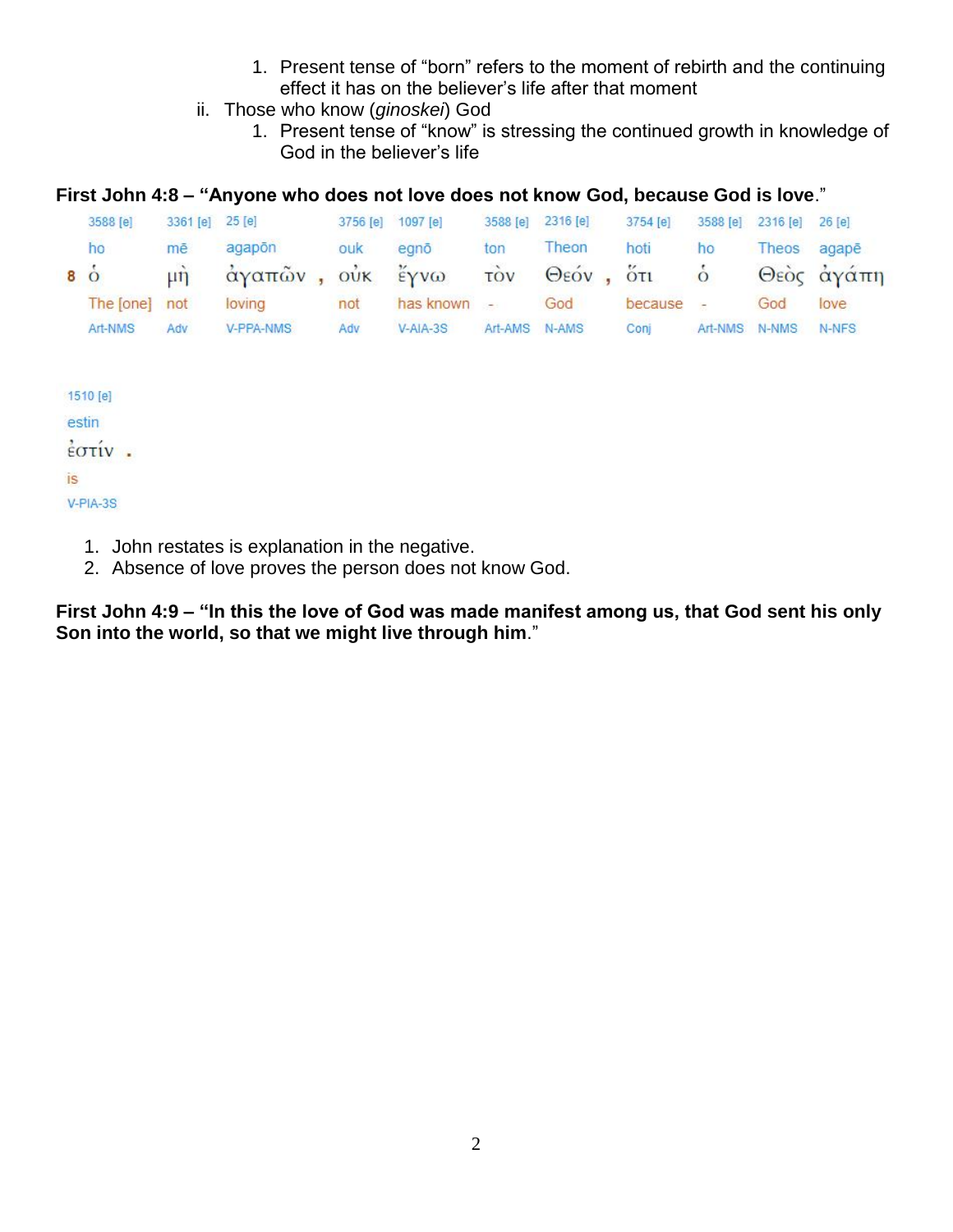|      | 1722 [e]            | 3778 [e]                 | 5319 [e]              |                   | 3588 [e]     | 26 [e]       |     | 3588 [e] |  | 2316 [e] | 1722 [e]       |                   | 1473 [e]  |          | 3754 [e] | 3588 [e] |
|------|---------------------|--------------------------|-----------------------|-------------------|--------------|--------------|-----|----------|--|----------|----------------|-------------------|-----------|----------|----------|----------|
|      | En                  | toutō                    | ephaneröthe           |                   | hē           | agapē        | tou |          |  | Theou    | en             |                   | hēmin     |          | hoti     | ton      |
|      | $9'$ Ev             | τούτω                    | έφανερώθη             |                   | $\dot{\eta}$ | άγάπη        | τοῦ |          |  | Θεοῦ     | $\frac{1}{2}v$ |                   | $ημ$ ῖν   |          | 5t       | τòν      |
|      | In                  | this                     |                       | has been revealed | the          | love         |     |          |  | of God   | among          |                   | <b>US</b> |          | that     | the      |
|      | Prep                | DPro-DNS                 | $V-AIP-3S$            |                   | Art-NFS      | N-NFS        |     | Art-GMS  |  | N-GMS    | Prep           |                   | PPro-D1P  |          | Conj     | Art-AMS  |
|      |                     |                          |                       |                   |              |              |     |          |  |          |                |                   |           |          |          |          |
|      | 5207 [e]            | 846 [e]                  | 3588 [e]              | 3439 [e]          |              | 649 [e]      |     | 3588 [e] |  | 2316 [e] |                | 1519 [e]          |           | 3588 [e] | 2889 [e] |          |
|      | Huion               | monogenē<br>autou<br>ton |                       |                   | apestalken   |              | ho  | Theos    |  |          | eis            | ton               |           | kosmon   |          |          |
|      | Yiov                | αύτου,                   | τòν                   | μονογενῆ          |              | απέσταλκεν ο |     |          |  | Θεός     |                | $\epsilon i\zeta$ | τòν       |          | κόσμον   |          |
|      | Son                 | of Him                   | the                   | one and only      |              | has sent     |     |          |  | God      |                | into              | the       |          | world    |          |
|      | N-AMS               | PPro-GM3S                | Art-AMS               | Adj-AMS           |              | V-RIA-3S     |     | Art-NMS  |  | N-NMS    |                | Prep              |           | Art-AMS  | N-AMS    |          |
|      | 2443 [e]            | 2198 [e]                 | 1223 [e]              | 846 [e]           |              |              |     |          |  |          |                |                   |           |          |          |          |
|      | hina                | zēsōmen                  | di                    | autou             |              |              |     |          |  |          |                |                   |           |          |          |          |
|      | $i\mathsf{v}\alpha$ | ζησωμεν                  | $\delta$ <sup>'</sup> | αὐτοῦ.            |              |              |     |          |  |          |                |                   |           |          |          |          |
|      | so that             | we might live            | through               | Him               |              |              |     |          |  |          |                |                   |           |          |          |          |
| Conj |                     | V-ASA-1P                 | Prep                  | PPro-GM3S         |              |              |     |          |  |          |                |                   |           |          |          |          |

- 1. "*monogenes*"
	- a. Translated "one and only"
	- b. 9x in the NT:
		- i. Luke 7:12 "a man who had died was being carried out, the only son of his mother, and she was a widow"
		- ii. Luke 8:42 "for he had an only daughter, about twelve years of age, and she was dying."
		- iii. Luke  $9:38 -$  "Teacher, I beg you to look at my son, for he is my only child."
		- iv. Heb. 11:17 –
		- v. John 1:14, 18; 3:16, 18;
		- vi. 1 John 4:9)
- 2. "the Son of him" *ton huion autou* emphasizes the uniqueness of Christ.
- 3. "has sent" *apestalken* from the noun *apostolos* translated "apostle" which identifies one sent on a mission with the purpose of representing someone else.
	- a. "sent" is in the perfect tense which places focus on the permanent result of God's act of sending his son.
	- b. The verse goes on to tell us the mission was "that we might have life through Him."
	- c. 6x in 4:9-16 John refers to us having life "through" or "in" the Son.
- 4. This "life" is only available in and through the Son.
	- a. All men are without this "life" unless they have the son.
	- b. This is not natural life, but spiritual life.
	- c. All men were or are spiritually dead. Only those in the Son have spiritual life.

#### **First John 4:10 – "In this is love, not that we have loved God but that he loved us and sent his Son to be the propitiation for our sins."**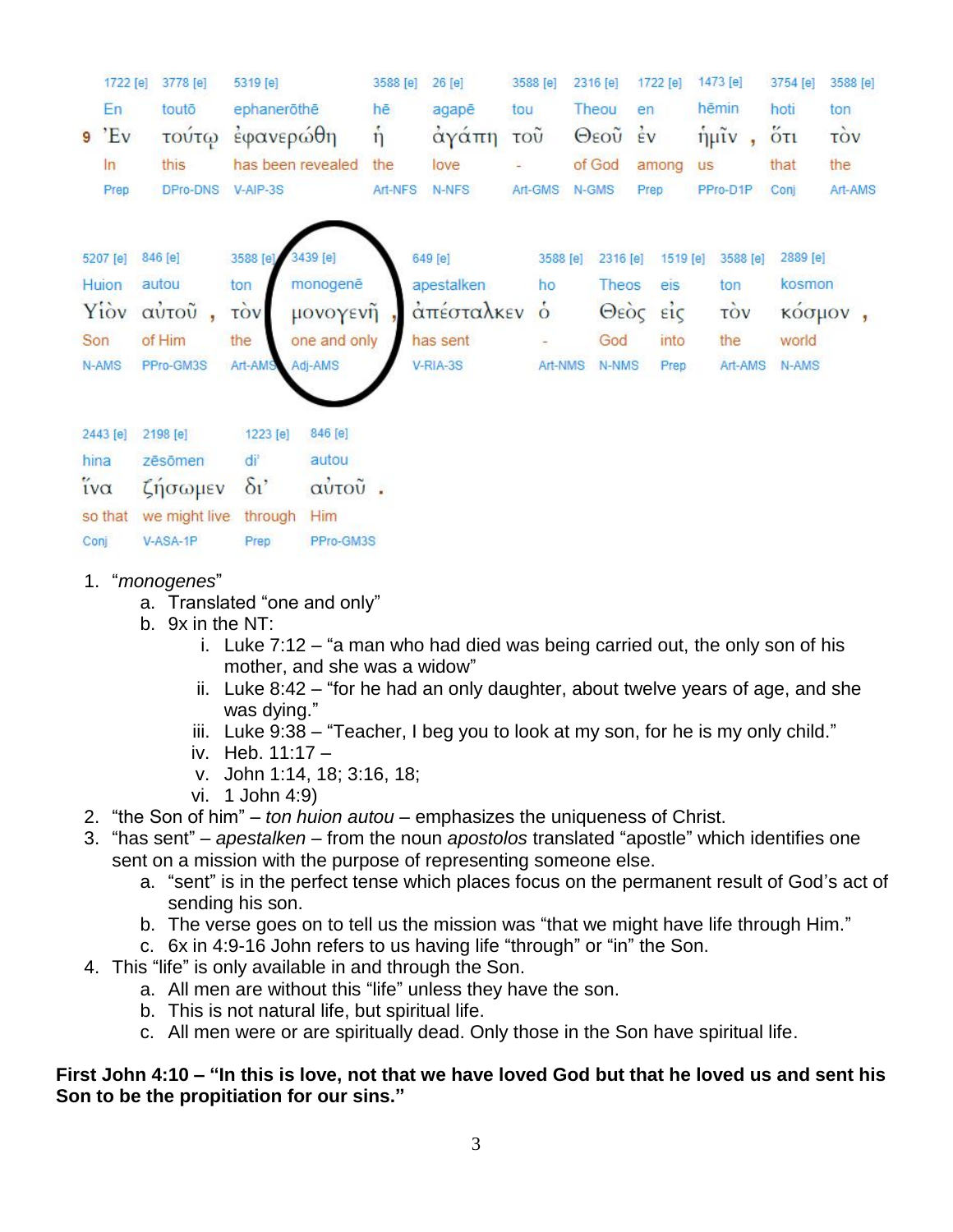|               | 1722 [e] | 3778 [e]                           | 1510 [e]       | 3588 [e]     | 26 [e]   |                                | 3756 [e]   | 3754 [e] | 1473 [e]   | 25 [e]   |            | 3588 [e]                 | 2316 [e] |      | 235 [e]                      |
|---------------|----------|------------------------------------|----------------|--------------|----------|--------------------------------|------------|----------|------------|----------|------------|--------------------------|----------|------|------------------------------|
|               | en       | toutō                              | estin          | hē           | agapē    |                                | ouch       | hoti     | hēmeis     |          | ēgapēkamen | ton                      | Theon    |      | all'                         |
| 10            | έv       | τούτω                              | $\frac{1}{2}$  | $\dot{\eta}$ |          | άγάπη,                         | ούχ        | $5\tau$  | ήμεις      |          | ήγαπήκαμεν | τòν                      | Θεόν     |      | $\dot{\alpha}\lambda\lambda$ |
|               | ln       | this.                              | is.            |              | love     |                                | not        | that     | we         | loved    |            | $\overline{\phantom{a}}$ | God      |      | but                          |
|               | Prep     | DPro-DNS                           | $V-PIA-3S$     | Art-NFS      | N-NFS    |                                | Adv        | Conj     | PPro-N1P   | V-RIA-1P |            | Art-AMS                  | N-AMS    |      | Conj                         |
|               |          |                                    |                |              |          |                                |            |          |            |          |            |                          |          |      |                              |
|               | 3754 [e] | 846 [e]                            | 25 [e]         | 1473 [e]     |          | 2532 [e]                       | 649 [e]    |          | 3588 [e]   | 5207 [e] | 846 [e]    | 2434 [e]                 |          |      | 4012 [e]                     |
| hoti          |          | autos                              | égapésen       | hēmas        |          | kai                            | apesteilen |          | ton        | Huion    | autou      | hilasmon                 |          |      | peri                         |
| $5\tau$       |          | αὐτὸς                              | ηγάπησεν       | ήμας         |          | $\kappa$ $\alpha$ <sub>i</sub> | απέστειλεν |          | <b>TOV</b> |          | Υίον αυτου | ίλασμον                  |          |      | περί                         |
| that          |          | He                                 | loved          | <b>US</b>    |          | and                            | sent       |          | the        | Son      | of Him     | [as] a propitiation      |          | for  |                              |
| Conj          |          | PPro-NM3S                          | V-AIA-3S       |              | PPro-A1P | Conj                           | V-AIA-3S   |          | Art-AMS    | N-AMS    | PPro-GM3S  | N-AMS                    |          | Prep |                              |
|               | 3588 [e] | 266 [e]                            | 1473 [e]       |              |          |                                |            |          |            |          |            |                          |          |      |                              |
| tōn           |          | hamartion                          | hēmōn          |              |          |                                |            |          |            |          |            |                          |          |      |                              |
| τῶν           |          |                                    | αμαρτιών ήμών. |              |          |                                |            |          |            |          |            |                          |          |      |                              |
| THE RESIDENCE |          | THE REPORT OF A REPORT OF A REPORT |                |              |          |                                |            |          |            |          |            |                          |          |      |                              |

- the **SINS** of us Art-GFP N-GFP PPro-G1P
- 1. God's love sent the Son to be propitiation or atonement.
- 2. The focus is on the death of Christ (propitiation), not the birth of Christ (incarnation).
	- a. No one was saved or given spiritual life because Jesus was born.
	- b. It is only through the death of the Son that atonement can be made for the sin of mankind.
- 3. Love begins with God. And, because of that love God acted.
	- a. Love for the Father and the Son is not instigated by man.
	- b. Without the manifestation and understanding of God's love man remains incapable of loving the Father or the Son.
	- c. The revelation of God to us and our understanding of God is proportionate to how much we can love God.
		- i. Ignorance of God means love for God is impossible.
		- ii. Greater revelation or Greater insight means we will have a greater love for God

**First John 4:11 – "Beloved, if God so loved us, we also ought to love one another."**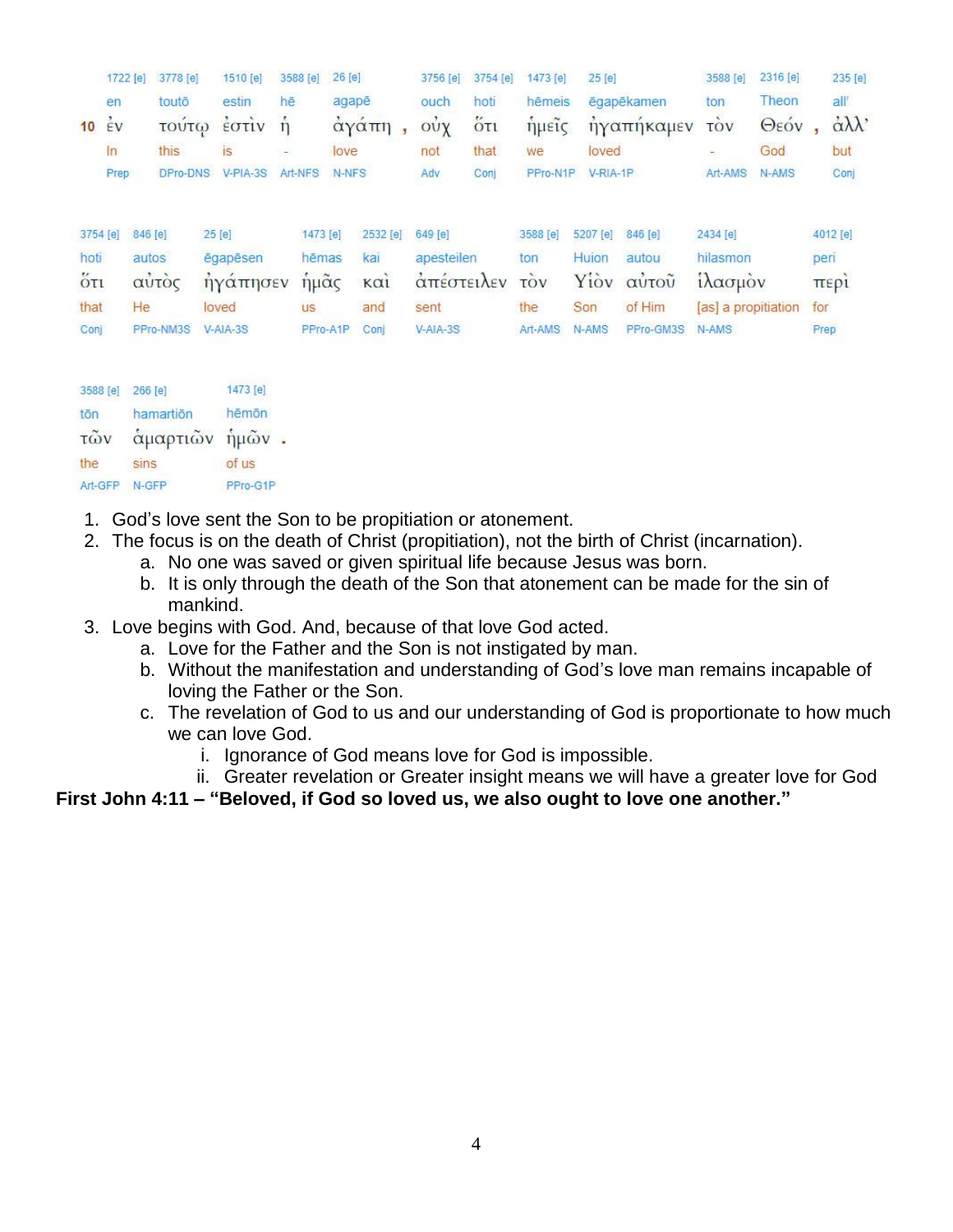|         | 27 [e]          | 1487 [e] | 3779 [e] | 3588 [e]                | 2316 [e] 25 [e] |               | 1473 [e] | 2532 [e]    | 1473 [e] | 3784 [e]   |
|---------|-----------------|----------|----------|-------------------------|-----------------|---------------|----------|-------------|----------|------------|
|         | Agapētoi        | ei       | houtōs   | ho                      | Theos           | égapésen      | hēmas    | kai         | hēmeis   | opheilomen |
|         | 11 Άγαπητοί, εί |          | ούτως ό  |                         |                 | Θεός ήγάπησεν | ήμας,    | $k\alpha i$ | ήμεις    | οφείλομεν  |
|         | Beloved         | if       | SO       | $\overline{\mathbb{C}}$ | God             | loved         | us       | also        | we       | ought      |
|         | Adj-VMP         | Conj     | Adv      | Art-NMS                 | N-NMS           | V-AIA-3S      | PPro-A1P | Conj        | PPro-N1P | V-PIA-1P   |
|         |                 |          |          |                         |                 |               |          |             |          |            |
| 240 [e] | $25$ [e]        |          |          |                         |                 |               |          |             |          |            |

| allēlous         | agapan  |  |
|------------------|---------|--|
| άλλήλους άγαπᾶν. |         |  |
| one another      | to love |  |
| RecPro-AMP       | V-PNA   |  |

- 1. "Beloved" or "Dear friends *agapetoi* is used for the sixth time in this letter.
- 2. Now, John explains our understanding of God's love for us will also manifest in love for other believers.
	- a. Understanding God's nature will result in the manifestation of that nature in us towards others.
- 3. "ought" *opheilomen* inner motivation and a sense of obligation. In fact, it is something we owe.
	- a. Present tense making this mean a continuing obligation.

#### **First John 4:12 – "No one has ever seen God; if we love one another, God abides in us and his love is perfected in us."**

|          | 2316 [e]      |          | 3762 [e] |          | 4455 [e]    | 2300 [e]                | 1437 [e]                                    | 25 [e]                                   |          | 240 [e]                              |           | 3588 [e]                                                                                                                                                                                                                                                                                                                                        | 2316 [e] | 1722 [e]      | 1473 [e] |
|----------|---------------|----------|----------|----------|-------------|-------------------------|---------------------------------------------|------------------------------------------|----------|--------------------------------------|-----------|-------------------------------------------------------------------------------------------------------------------------------------------------------------------------------------------------------------------------------------------------------------------------------------------------------------------------------------------------|----------|---------------|----------|
|          | Theon         |          | oudeis   |          | põpote      | tetheatai               | ean                                         | agapõmen                                 |          | allēlous                             |           | ho                                                                                                                                                                                                                                                                                                                                              | Theos    | en            | hēmin    |
| 12       | $\Theta$ εον  |          |          |          |             | ούδεις πώποτε τεθέαται; | $\ddot{\epsilon}$ $\dot{\alpha}$ $\upsilon$ | αγαπώμεν                                 |          | άλληλους,                            |           | $\delta$                                                                                                                                                                                                                                                                                                                                        | Θεός έν  |               | ήμιν     |
|          | God           |          | no one   |          | at any time | has seen                | if                                          | we should love                           |          | one another                          |           | $\overline{\phantom{a}}$                                                                                                                                                                                                                                                                                                                        | God      | $\mathsf{in}$ | us       |
|          | N-AMS         |          | Adj-NMS  |          | Adv         | V-RIM/P-3S              | Conj                                        | V-PSA-1P                                 |          | RecPro-AMP                           |           | Art-NMS                                                                                                                                                                                                                                                                                                                                         | N-NMS    | Prep          | PPro-D1P |
| 3306 [e] |               | 2532 [e] |          | 3588 [e] | $26$ [e]    | 846 [e]                 | 5048 [e]                                    |                                          | 1722 [e] | 1473 [e]                             | 1510 [e]  |                                                                                                                                                                                                                                                                                                                                                 |          |               |          |
| menei    |               | kai      |          | hē       | agapē       | autou                   | teteleiõmenē                                |                                          | en       | hēmin                                | estin     |                                                                                                                                                                                                                                                                                                                                                 |          |               |          |
|          | <b>LIEVEL</b> | KCl      |          | $\eta$   | αγάπη       | αύτοῦ                   |                                             | $\tau$ ετελειωμένη $\Leftrightarrow$ «έν |          | $\hat{\eta}$ $\hat{\mu} \tilde{\nu}$ |           | $\frac{1}{2}$ $\sigma$ $\frac{1}{2}$ $\sigma$ $\frac{1}{2}$ $\sigma$ $\frac{1}{2}$ $\sigma$ $\frac{1}{2}$ $\sigma$ $\frac{1}{2}$ $\sigma$ $\frac{1}{2}$ $\sigma$ $\frac{1}{2}$ $\sigma$ $\frac{1}{2}$ $\sigma$ $\frac{1}{2}$ $\sigma$ $\frac{1}{2}$ $\sigma$ $\frac{1}{2}$ $\sigma$ $\frac{1}{2}$ $\sigma$ $\frac{1}{2}$ $\sigma$ $\frac{1}{2}$ |          |               |          |
| abides   |               | and      |          | the      | love        | of Him                  |                                             | having been perfected in                 |          | <b>US</b>                            | <b>IS</b> |                                                                                                                                                                                                                                                                                                                                                 |          |               |          |
|          | V-PIA-3S      | Conj     |          | Art-NFS  | N-NFS       | PPro-GM3S               | <b>V-RPM/P-NFS</b>                          |                                          | Prep     | PPro-D1P                             |           | V-PIA-3S                                                                                                                                                                                                                                                                                                                                        |          |               |          |

- 1. This is both:
	- a. An affirmation –
	- b. An order –
- 2. "has seen" tetheatai
	- a. is NOT the word used in John 1:18 *eoraken*, which indicates the fact of having seen.
	- b. *Tetheatai* implies a careful observation and close scrutiny.
		- i. Our English word theater comes from *tetheatai*.
- 3. "if" ean is in the third class condition which means maybe so or maybe not. There is a possibility of failure here.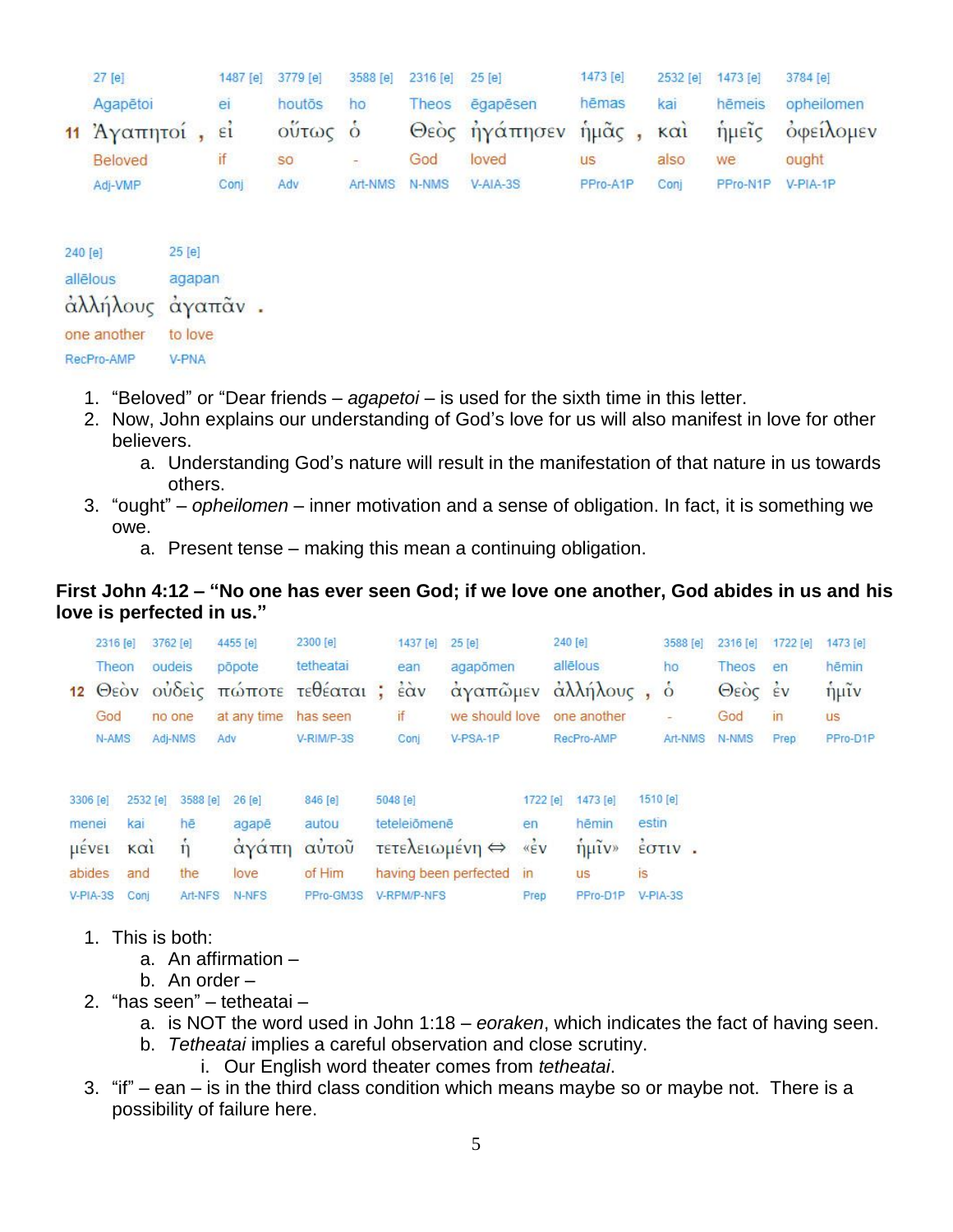4. "complete" is also "perfected"

### **First John 4:13 – "By this we know that we abide in him and he in us, because he has given us of his Spirit."**

|                   | 1722 [e]       | 3778 [e]     | 1097 [e] |            | 3754 [e]                                         | 1722 [e]       | 846 [e]      | 3306 [e]                               | 2532 [e]                       | 846 [e]   | 1722 [e]       | 1473 [e]                            |
|-------------------|----------------|--------------|----------|------------|--------------------------------------------------|----------------|--------------|----------------------------------------|--------------------------------|-----------|----------------|-------------------------------------|
|                   | en             | toutō        |          | ginöskomen | hoti                                             | en             | autō         | menomen                                | kai                            | autos     | en             | hēmin                               |
| 13                | $\frac{1}{2}v$ | <b>TOUTO</b> |          | γινώσκομεν | $\ddot{\mathrm{o}}$ <sub><math>\tau</math></sub> | $\frac{2}{5}v$ | αυτώ         | μενομεν                                | $\kappa$ $\alpha$ <sub>1</sub> | αύτὸς     | $\frac{1}{2}v$ | $\hat{\eta}$ $\mu \tilde{\iota}$ v, |
|                   | By             | this         | we know  |            | that                                             | in             | Him          | we abide                               | and                            | He        | in             | <b>us</b>                           |
|                   | Prep           | DPro-DNS     | V-PIA-1P |            | Conj                                             | Prep           | PPro-DM3S    | V-PIA-1P                               | Conj                           | PPro-NM3S | Prep           | PPro-D1P                            |
| 3754 [e]          |                | 1537 [e]     | 3588 [e] | 4151 [e]   |                                                  | 846 [e]        | 1325 [e]     | 1473 [e]                               |                                |           |                |                                     |
| hoti              |                | ek           | tou      | Pneumatos  |                                                  | autou          | dedōken      | hēmin                                  |                                |           |                |                                     |
| $\overline{6}τ$ ι |                | έĸ           | τοῦ      | Πνεύματος  |                                                  | αύτοῦ          | δέδωκεν      | $\hat{\eta}$ $\hat{\mu}$ $\hat{\nu}$ . |                                |           |                |                                     |
|                   | because        | from out     | the      | Spirit     |                                                  | of Him         | He has given | to us                                  |                                |           |                |                                     |
| Conj              |                | Prep         | Art-GNS  | N-GNS      |                                                  | PPro-GM3S      | V-RIA-3S     | PPro-D1P                               |                                |           |                |                                     |

## **First John 4:14 – "And we have seen and testify that the Father has sent his Son to be the Savior of the world."**

|                    | 2532 [e] 1473 [e] 2300 [e] |                     |      | 2532 [e] 3140 [e]                     |      | 3754 [e] 3588 [e] 3962 [e] |        | $649$ [e]                 | 3588 [e] 5207 [e] |          |
|--------------------|----------------------------|---------------------|------|---------------------------------------|------|----------------------------|--------|---------------------------|-------------------|----------|
| kai                |                            | hēmeis tetheametha  | kai  | martyroumen                           | hoti | ho                         | Patēr  | apestalken                | ton               | Huion    |
| $14 \times \alpha$ |                            |                     |      | ήμεῖς τεθεάμεθα καὶ μαρτυροῦμεν ὅτι ὁ |      |                            |        | Πατήρ απέσταλκεν τον Υίον |                   |          |
| And                | we                         | have seen           | and  | testify                               | that | the                        | Father | has sent                  | the               | Son [as] |
| Coni               |                            | PPro-N1P V-RIM/P-1P | Coni | V-PIA-1P                              | Coni | Art-NMS N-NMS              |        | V-RIA-3S                  | Art-AMS N-AMS     |          |

| 4990 [e] | 3588 [e]         | 2889 [e] |
|----------|------------------|----------|
| Sōtēra   | tou              | kosmou   |
| Σωτήρα   | $\overline{100}$ | κόσμου   |
| Savior   | of the           | world    |
| N-AMS    | Art-GMS          | N-GMS    |